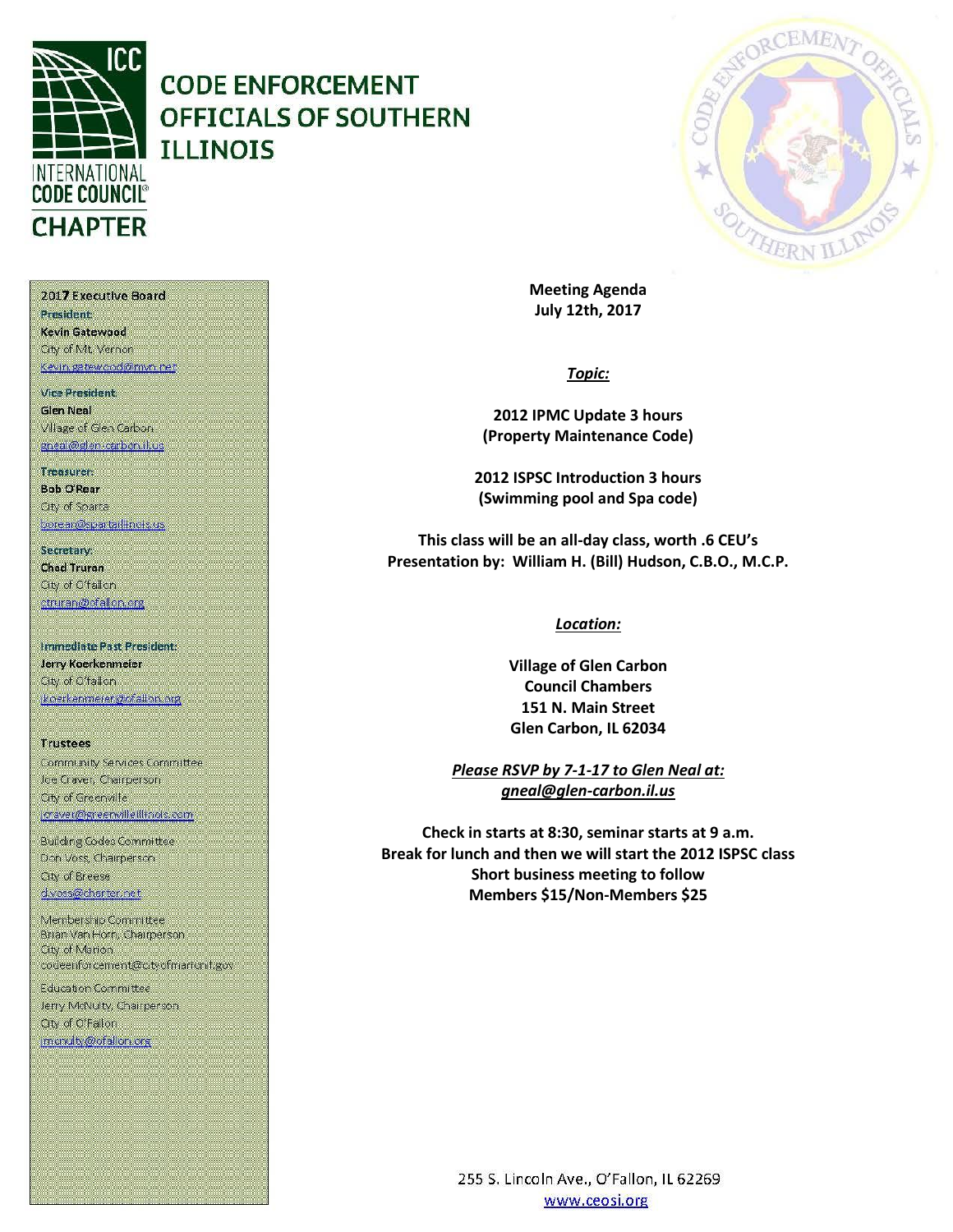

# **CODE ENFORCEMENT OFFICIALS OF SOUTHERN TLLTNOTS**

### **Presenter BIO:**

William H. (Bill) Hudson, C.B.O., M.C.P. Building Inspection Supervisor for the Village of Oak Brook, IL. Bill has a broad base of experience as facilities manager, general contractor, inspector, housing rehabilitation specialist, plan reviewer, building official, author, and code instructor. In addition to his regular duties which involve the day-to-day application of the building and fire codes, Bill has had the privilege of working on ICC energy code training in the 2003, 2006, 2009, and 2012 as curriculum developer, subject matter expert, technical reviewer, and instructor. As an instructor, Bill has had the opportunity to teach both in the United States and internationally on a wide variety of topics that include Energy/Sustainability, IRC/IBC Updates, Property Maintenance, Mixed Use, Special Use and Occupancy, Inspection of Fire Resistance Rated Assemblies and Disaster Response. Bill is the author of the IECC portion of Significant Changes to the International Energy Conservation Code and ANSI/ASHRAE/IES Standard 90.1, 2012 Edition.

In addition, Bill is a past president- and current board member- of Suburban Building Officials Conference (SBOC)-his local ICC chapter, a B.P.I. certified building analyst, and state of California certified Safety Assessor. Bill currently serves on two U.L. Standards Technical Panels, and as a Building Codes Advisory Commissioner for Oak Park, IL. Bill has also served as a FEMA habitability inspector/field supervisor, a resource consultant on environmental issues and participated in the development and implementation of community emergency/disaster plans.

> 255 S. Lincoln Ave., O'Fallon, IL 62269 www.ceosi.org

### 2017 Executive Board

President Kevin Gatewood City of Mt. Vernon Kevin gatewood@mvn.net

Viro Prosident **Glen Neal** Village of Glen Carbon gneal@glen-carbon.il.us

Treasurer:

**Bob O'Rear Oty of Sparta** borear@spartaillinois.us

### Secretary: **Chad Truran** City of O'fallon. ctruran@ofallon.org

Immediate Past President: Jerry Koerkenmeier City of O'fallon jkoerkermerer@ofallon.org

#### **Trustees**

Community Services Committee Joe Craver, Chairperson City of Greenville joraver@greenvilleillinois.com

**Building Codes Committee** Don Voss, Chairperson. City of Breese d.voss@charter.net

Membership Committee Brian Van Horn, Chairperson City of Marion codeenforcement@cityofmarionil.gov

**Education Committee** Jerry McNulty, Chairperson. City of O'Fallon imenuity@ofallon.org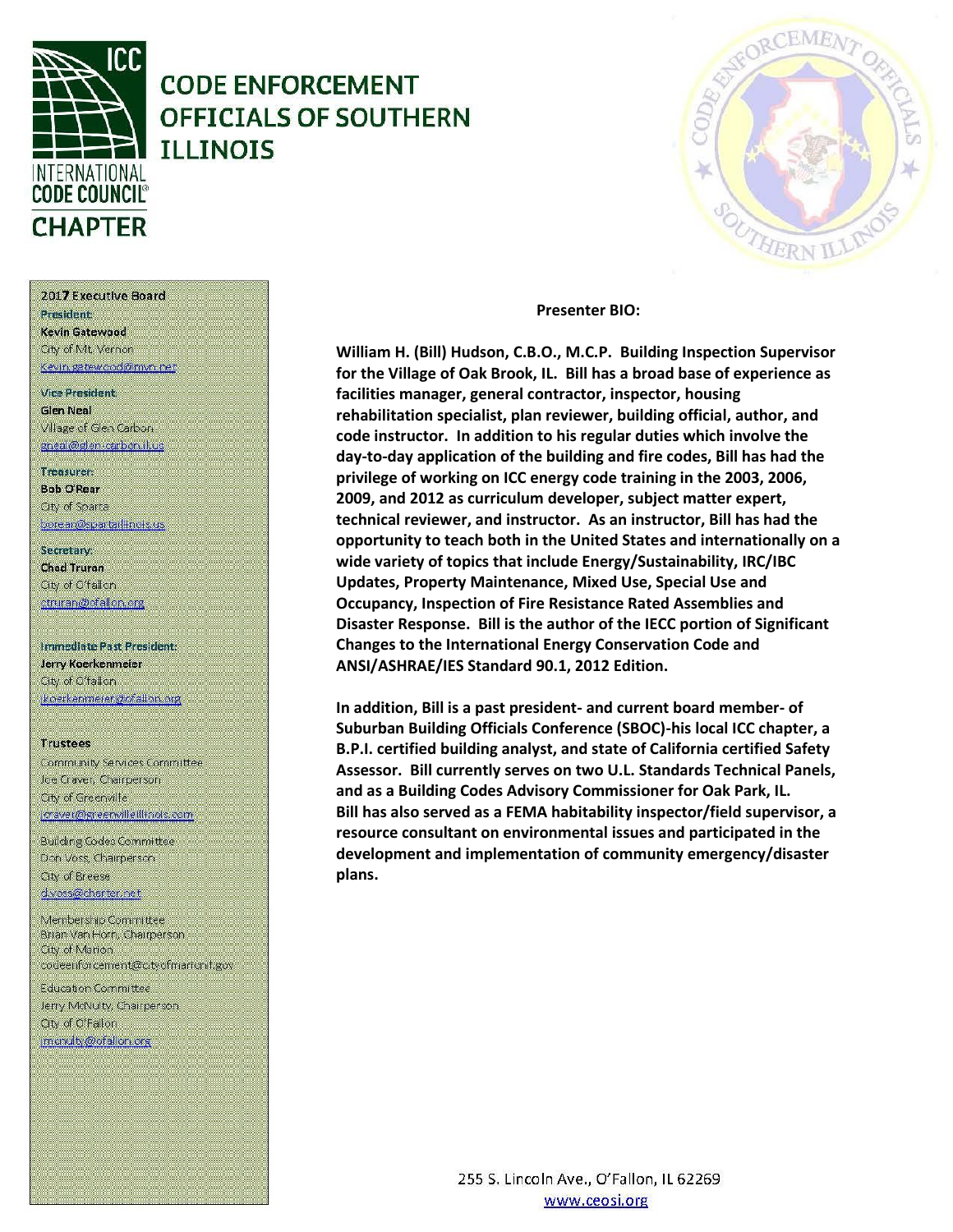

2017 Executive Board

**President** Kevin Gatewood City of Mt. Vernon Kevin gatewood@mvn.net

Vice President: **Glen Neal** 

Treasurer: **Bob O'Rear** Oty of Sparta

Secretary: **Chad Truran** City of O'fallon. ctruran@ofallon.org

**Trustees** 

City of Marion

City of O'Fallon imenulty@ofallor.org

**Education Committee** Jerry McNulty, Chairperson.

Village of Glen Carbon gneal@glen-carbon.il.us

borear@spartaillinois.us

Immediate Past President: Jerry Koerkenmeier City of O'fallon

(koerkenmerer@ofallon.org)

Community Services Committee Joe Craver, Champerson City of Greenville

joraver@greenvilleillinois.com **Building Codes Committee** Don Voss, Chairperson. City of Breese d.voss@charter.net Membership Committee Brian Van Horn, Chairperson

codeenforcement@cityofmarionil.gov

# **CODE ENFORCEMENT OFFICIALS OF SOUTHERN ILLINOIS**



**Meeting Agenda July 12th, 2017 Order of Business**

## **Call to Order**

1) Introductions & Opening Remarks 2) Officers Roll Call: President Gatewood-Vice President Neal-Treasurer O'Rear-Secretary Truran-5) Members introduction (State your name, Community and Position) 10) Community Report— 11) Building Codes Report— 12) ICC Update— 13) ICCA Update— 14) Old Business—

- 15) New Business—
- 16) Community Chat—
- 17) Adjourn—

Trustee Craver-Trustee McNulty-Trustee Van Horn-Trustee Voss-3) Pledge of Allegiance 4) Recognition of Guests & New Members— 6) Education-7) Approval of prior meeting minutes— 8)Treasurers Report Bob O'Rear— 9) Membership Report—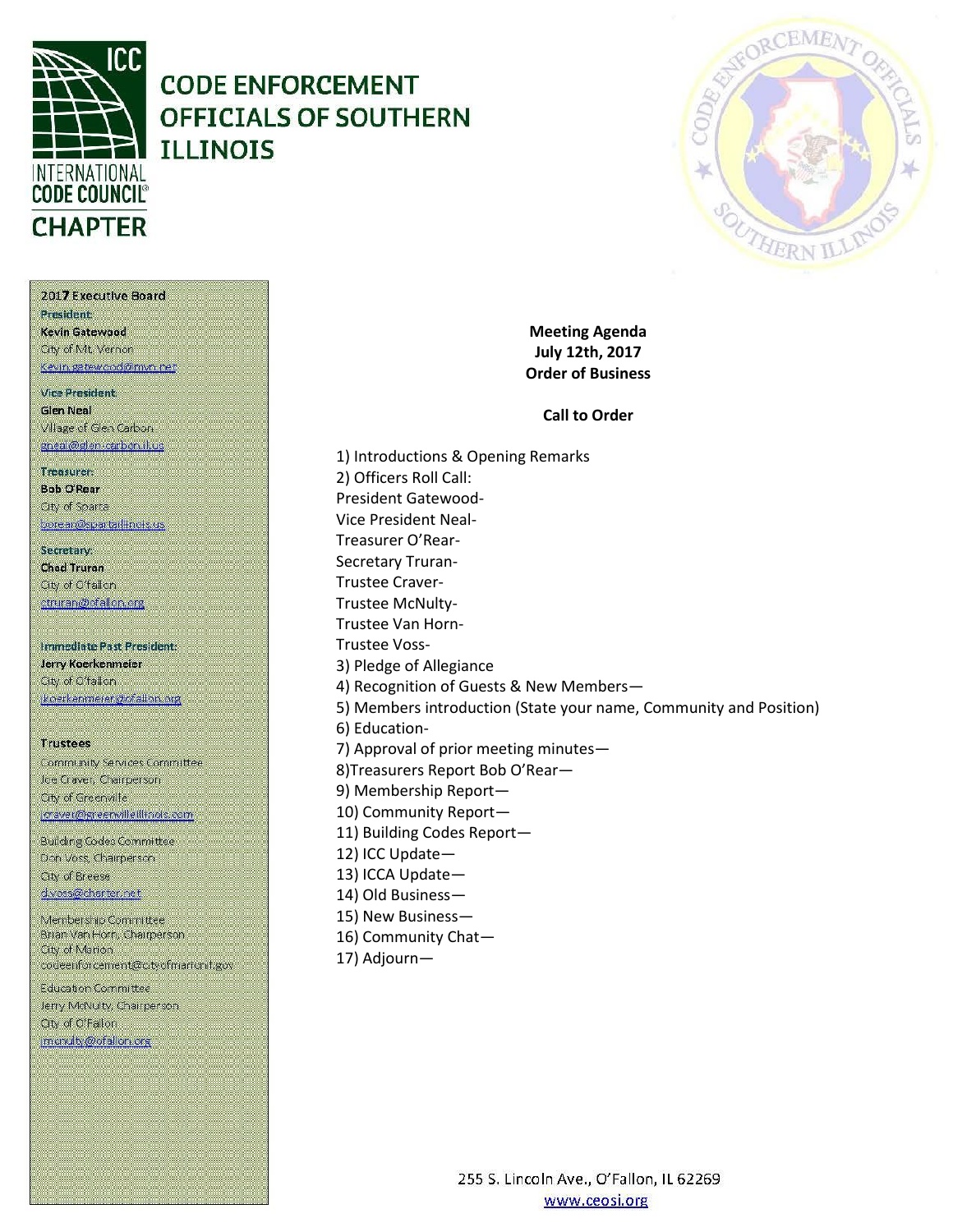

# **CODE ENFORCEMENT OFFICIALS OF SOUTHERN TLLTNOTS**



**Meeting Minutes May 10th, 2017 Order of Business**

## **Call to Order**

1) Introductions & Opening Remarks

2) Officers Roll Call: President Gatewood-Present Vice President Neal-Present Treasurer O'Rear-Present Secretary Truran-Present Trustee Craver-Present Trustee McNulty-Present Trustee Van Horn-Present Trustee Voss-Absent

3) Pledge of Allegiance

4) Recognition of Guests & New Members—Bert Fife, City of Collinsville; Zac Kopf and Dan Barenfanger, City of Vandalia

5) Members introduction (State your name, Community and Position)

6) Education-July meeting will be the free ICC class; Verbal Judo class in June in Mt. Vernon; Would like to have a seminar on Tiny Homes

7) Approval of prior meeting minutes—Motion Josh Ruot, 2<sup>nd</sup> Glen Neal

8)Treasurers Report Bob O'Rear—Discrepancy from first half of March, had a surplus of \$257.00 in account. Finley re-imbursement sits at \$7,100.00 to date. Motion to approve Josh Ruot, 2<sup>nd</sup> Joe Craver

9) Membership Report—No report

10) Community Report—No report

11) Building Codes Report—No report

255 S. Lincoln Ave., O'Fallon, IL 62269 www.ceosi.org

2017 Executive Board President Kevin Gatewood

City of Mt. Vernon Kevin gatewood@mvn.net

**Vice President. Glen Neal** Village of Glen Carbon gneal@glen-carbon.il.us

Treasurer: **Bob O'Rear Oty of Sparta** borean@spartaillinois.us

Secretary: **Chad Truran** City of O'fallon. ctruran@ofallon.org

Immediate Past President: Jerry Koerkenmeier City of O'fallon (koerkenmerer@ofallon.org)

**Trustees** Community Services Committee Joe Craver, Chairperson City of Greenville joraver@greenvilleillinois.com

**Building Codes Committee** Don Voss, Chairperson. City of Breese d.voss@charter.net

Membership Committee Brian Van Horn, Chairperson. City of Marion codeenforcement@cityofmarionil.gov

**Education Committee** Jerry McNulty, Chairperson. City of O'Fallon imenuity@ofallon.org